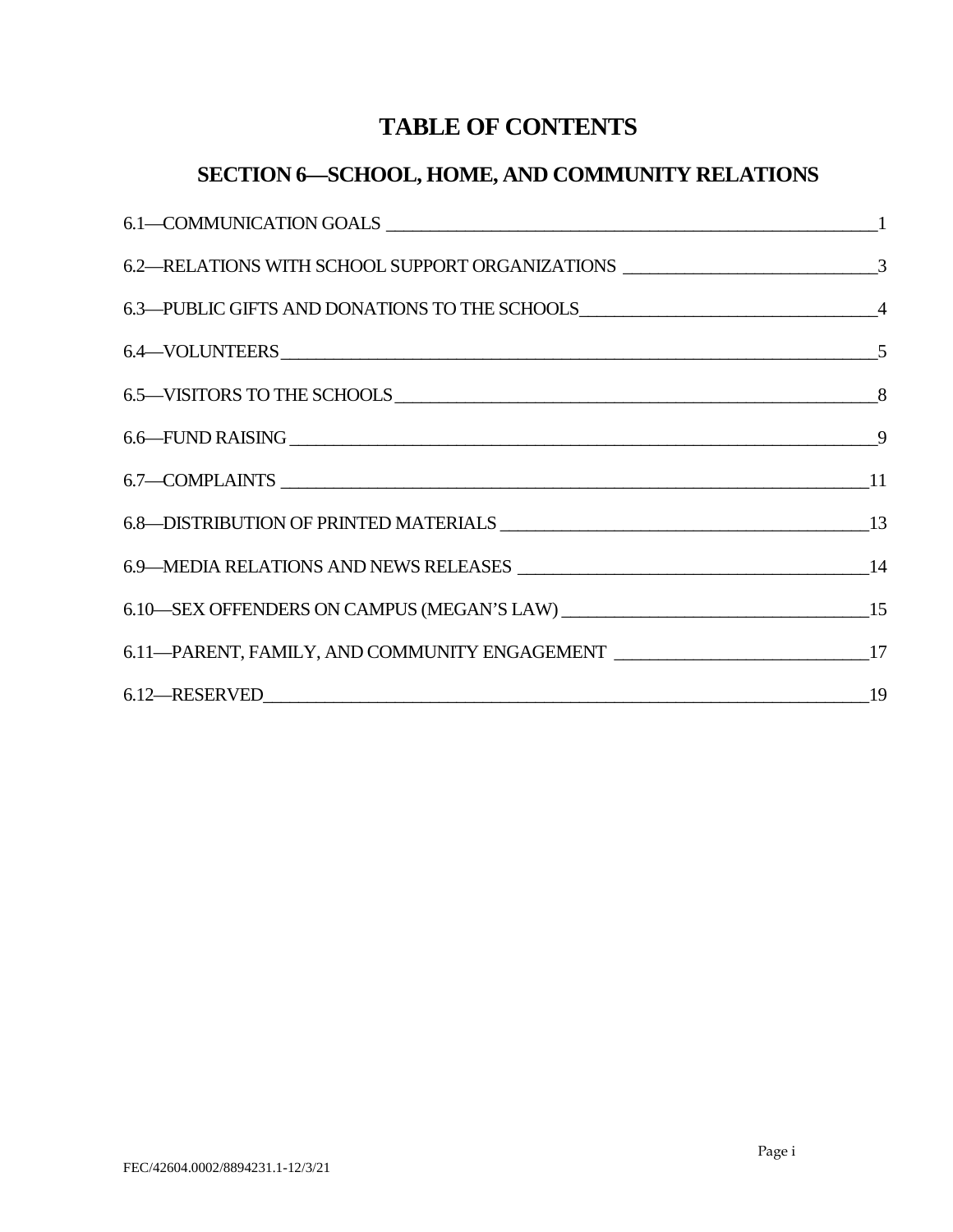# **SCHOOL, HOME, AND COMMUNITY RELATIONS**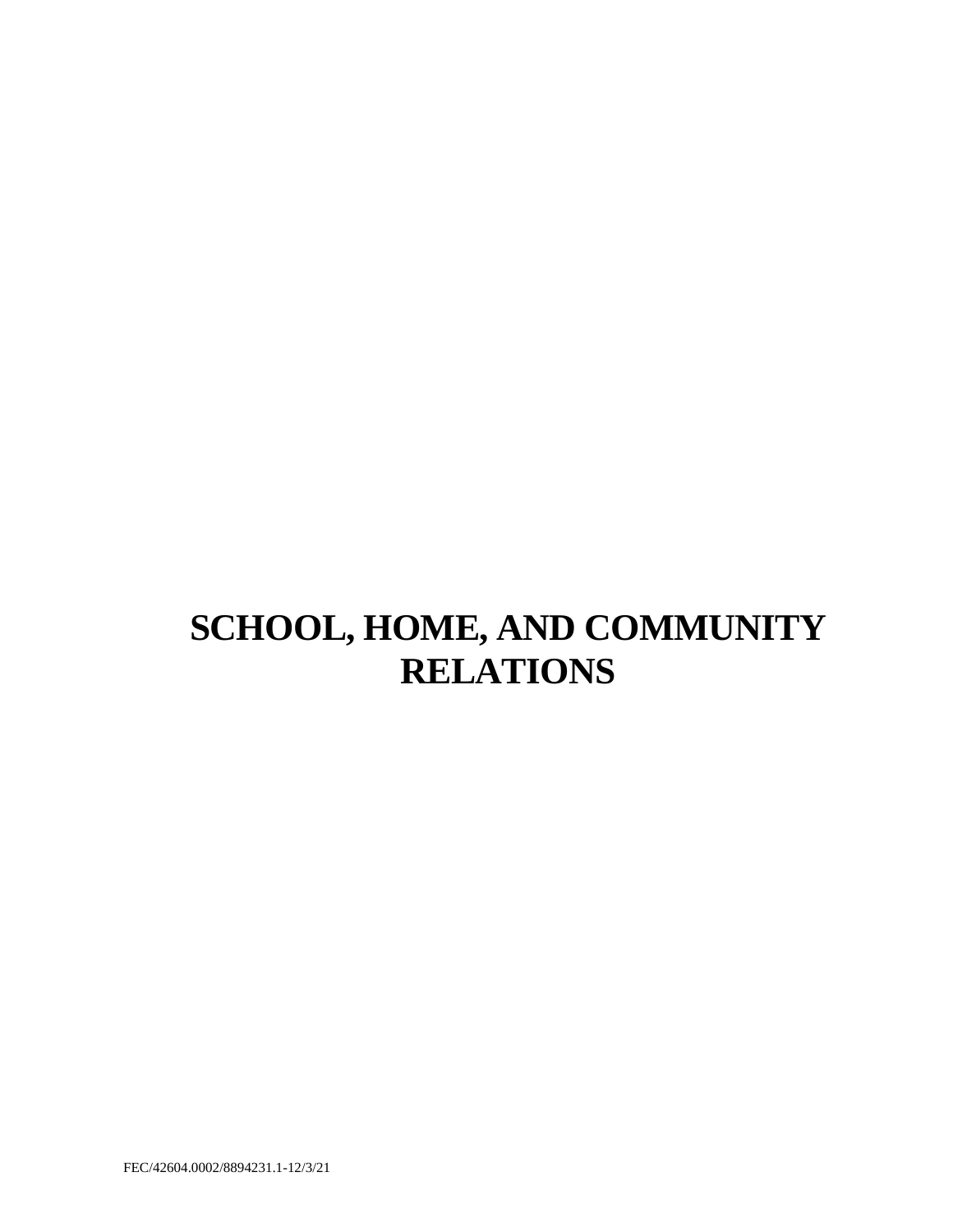### <span id="page-2-0"></span>**6.1—COMMUNICATION GOALS**

 community members is fundamental to increasing their concern for, and involvement in, raising student The single most significant factor in student achievement is the teacher. The teacher's effectiveness is greatly enhanced when supported by the school community as a whole, the student's home, and the community at large. The Arkansas General Assembly and the Division of Elementary and Secondary Education have demonstrated their understanding of the importance of involving such groups by repeatedly mandating their inclusion in the educational system and process. Communication with staff, parents, grandparents, legal guardians, business, and achievement.

Communication should be two-way between the District and the public. The communications program shall strive to:

- 1. Increase mutual understanding, trust, and support between the District and parents, business, and the community as a whole;
- 2. Keep District staff regularly informed of upcoming District programs and events as well as noteworthy staff and student accomplishments to enable all the staff to help promote positive public relations;
- 3. Create and disseminate brochures, flyers, and fact sheets that will help parents and community members better understand school policies and procedures and acquaint them with areas where their volunteer services are most needed;
- 4. Inform legislators of the accomplishments of the District's students and staff, as well as how proposed legislation could affect the District;
- 5. Maintain good relations with the news media and provide the media with pertinent news releases; and
- 6. Increase the participation of parents, grandparents, legal guardians, business, and community members in school activities and programs.

 committees may include members of the public, students, parents, and school employees, as well as Members of The Board will appoint committees, when appropriate, to help the District examine issues facing it. Such the Board. Members may serve until the committee makes its non-binding recommendations to the Board.

 Any committee, which includes among its members a Member of the School Board, shall operate according to the requirements of the Arkansas Freedom of Information Act.

 The District's Board shall hold a meeting by October 15 of each year to provide a report that systematically explains the District's Policies, programs, and goals to the community. The District's report shall detail the progress of the District and the District's schools toward accomplishing program goals, accreditation standards, copy on the District's website under State-Required Information no later than ten (10) days following the meeting. The meeting shall provide parents and other members of the community the opportunity to ask questions and and proposals to correct any deficiencies. The report shall be made available to the public, including by posting a make suggestions concerning the District's program.

| Legal References: | A.C.A. § 6-15-1005(c), $(f)(1)(2)$                       |
|-------------------|----------------------------------------------------------|
|                   | A.C.A. $\S 6$ -16-603 (a) (3)                            |
|                   | A.C.A. $§$ 6-18-2003                                     |
|                   | A.C.A. $§$ 25-19-106                                     |
|                   | Standards for Accreditation 3-B.1, 3-B.2, 3-B.2.1, 5-A.1 |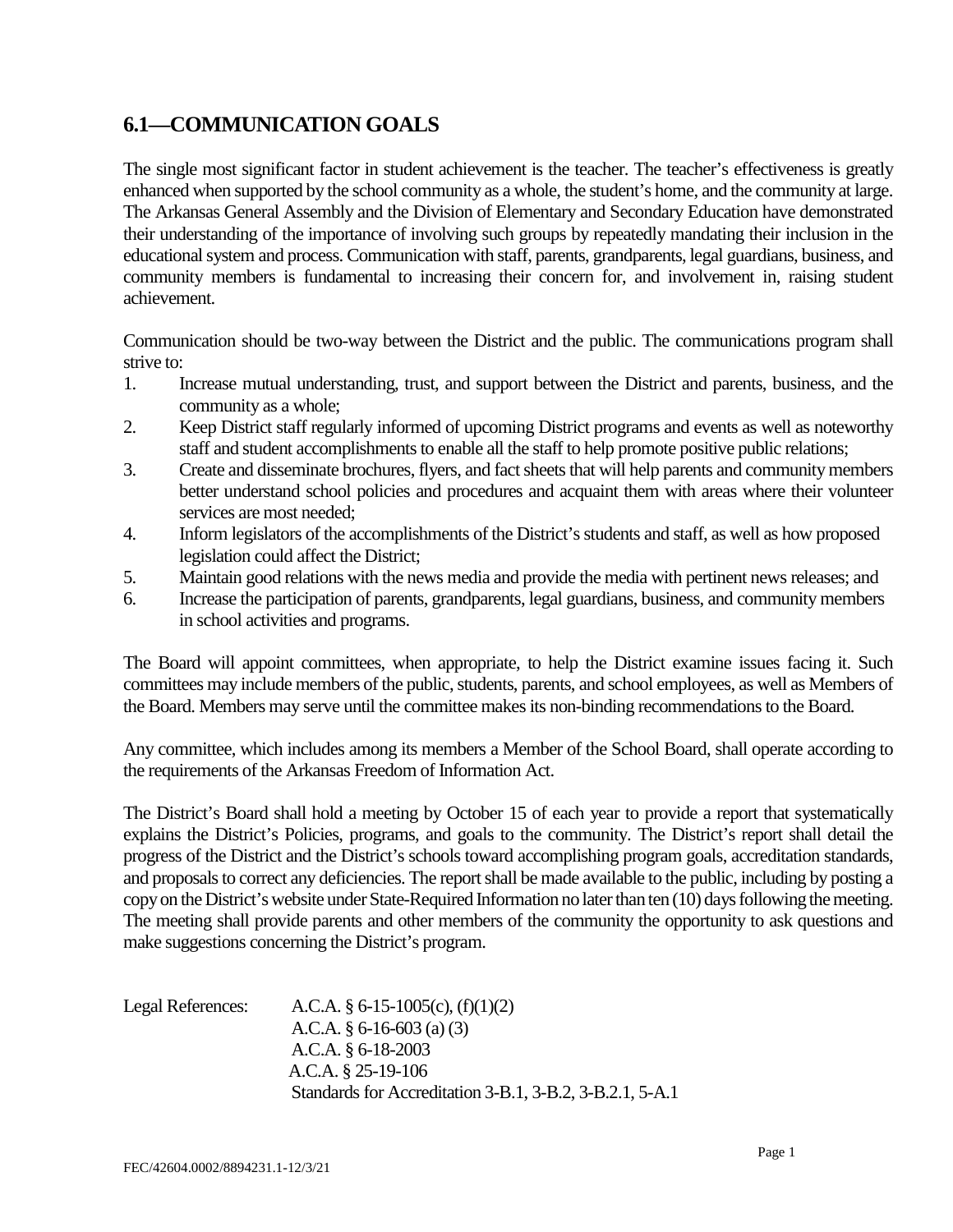$\overline{a}$ Division of Elementary and Secondary Education Rules Governing Gifted and Talented Program Approval Standards 4.0; 10.03

Additional Reference: ASBA Model Policies

January 24, 2022 Last Revised: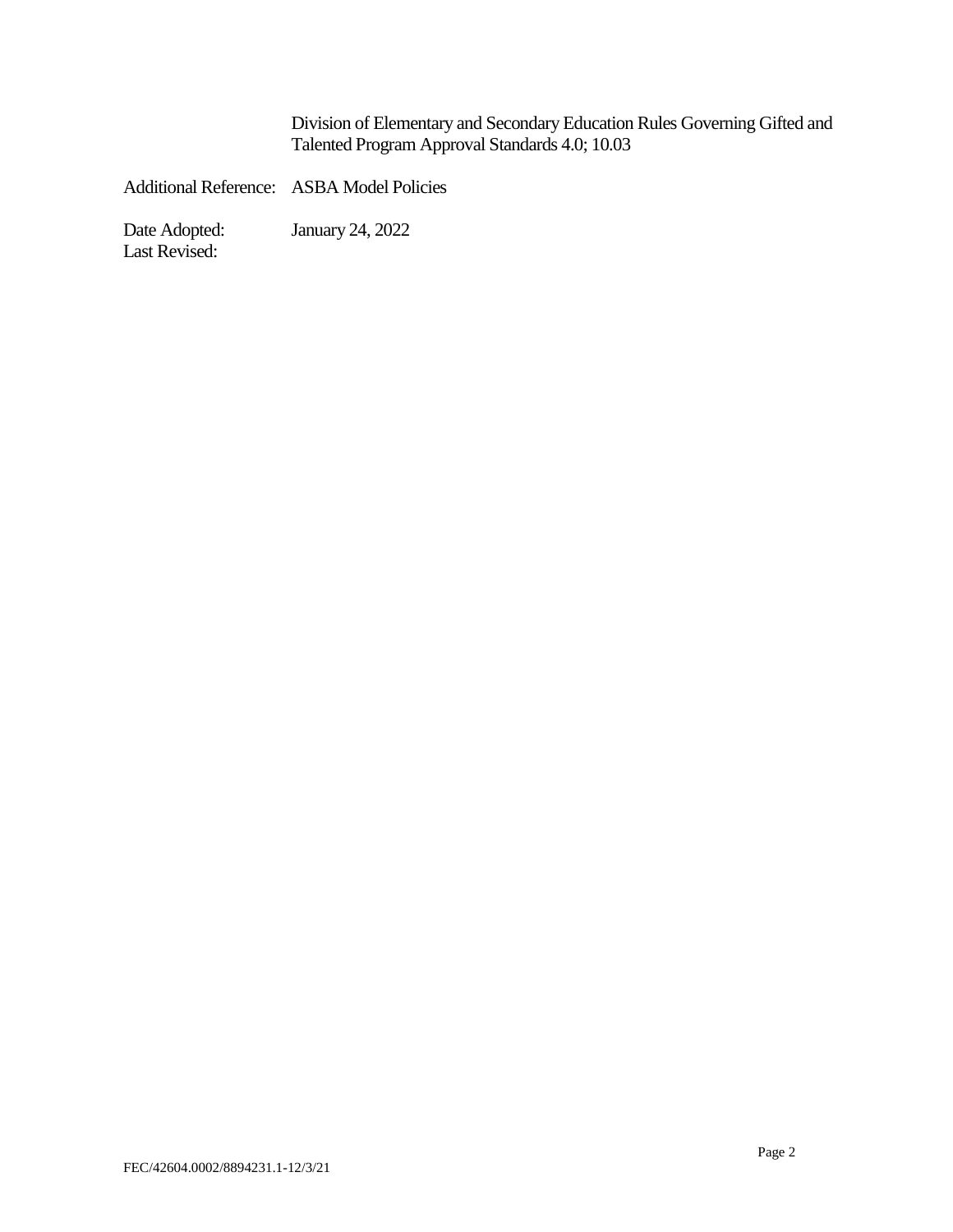### <span id="page-4-0"></span> **6.2—RELATIONS WITH SCHOOL SUPPORT ORGANIZATIONS**

 The Board recognizes and values the many contributions support organizations make to the District's schools. Parent/teacher organizations and booster clubs work to augment and strengthen the District's educational and extracurricular objectives through the goods and services they provide.

 Groups wishing to be recognized as a support organization must have open membership. School personnel shall assist approved booster organizations in their efforts to the extent practicable. Meetings of such organizations, cleared through the principal, shall not be subject to school use fees. School staff members are encouraged to attend and participate.

 equipment and/or supplies to the school, the organization should seek the advice of the principal to help ensure Fund-raising activities are to be approved in advance by the principal or his/her designee. Prior to the donation of the compatibility of the donation with present school equipment. All equipment donated to the District becomes the property of the District.

Reference: **ASBA Model Policies** 

Date Adopted: January 24, 2022 Last Revised: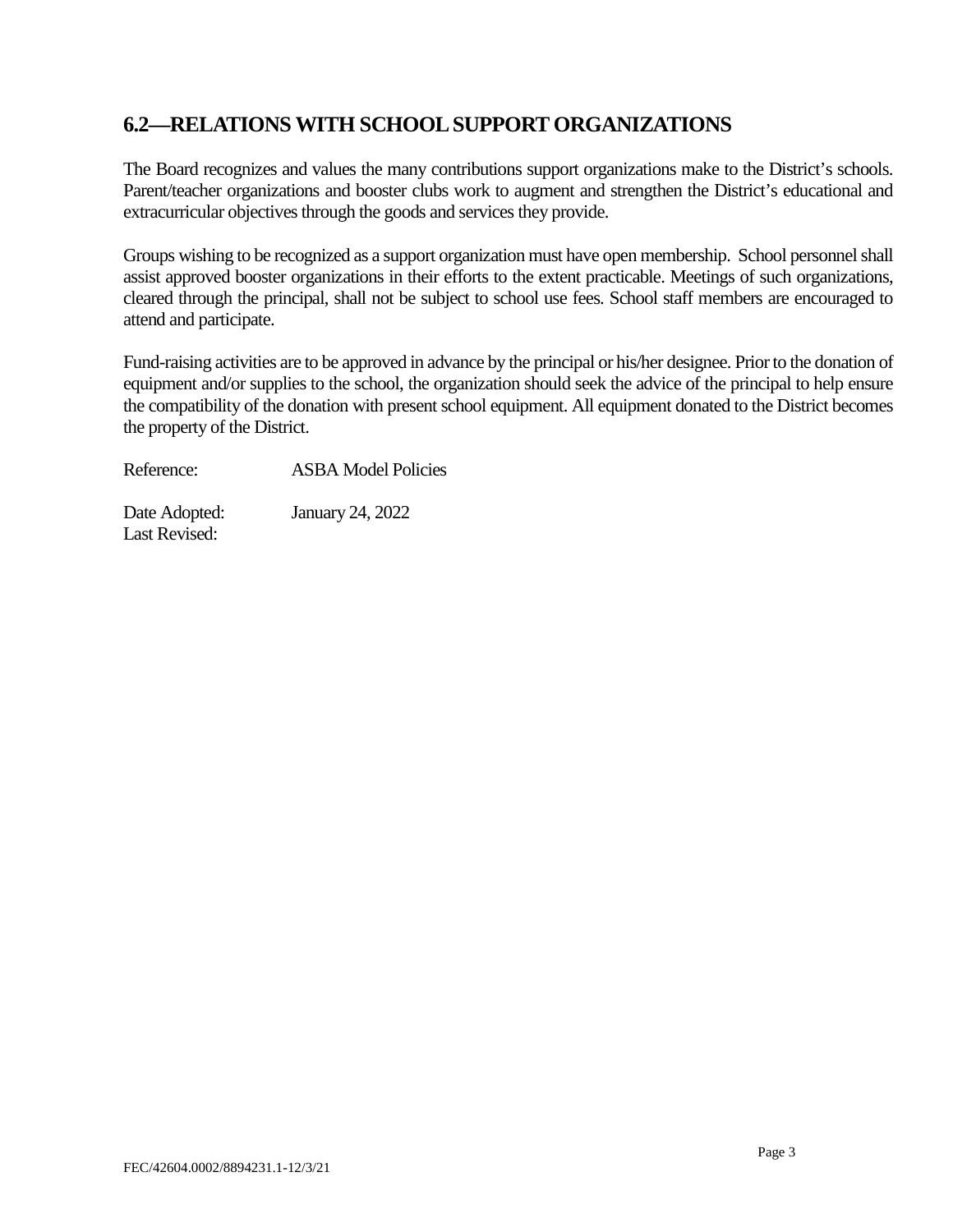### <span id="page-5-0"></span>**6.3—PUBLIC GIFTS AND DONATIONS TO THE SCHOOLS**

 The District and the Board may receive monetary gifts or donations of goods or services that serve to improve or enhance the goals of the District. Any gifts to the District become the property of the District and are subject to the same regulations as any other District owned property.

 It is a breach of ethical standards and a violation of Arkansas law for anyBoard Member, administrator, or District contract or transaction with the District. All personnel shall examine the "reasonableness" of any gift or donation against its potential for real or perceived violation of the aforementioned ethical standards before accepting any gift or donation in the name of a school or the District. employee to receive a gift of any kind in return for employment with the District or to influence the award of any

 The Board reserves the right to not accept any gift or donation that would not contribute to the attainment of District goals or that would obligate the District to unacceptable outlays of District resources. The administration shall present for Board consideration and approval any gifts or donations the administration deems could so obligate the District.

 The Board will strive to honor the donor's intent regarding gifts earmarked for a specific purpose; however, laws and District's needs change with time and the District reserves the right to adjust the use of any gift to meet current needs of the educational program.

The Board authorizes the Superintendent, or the Superintendent's designee, to act as the District's official representative for all school-affiliated online fund raisers.

Date Adopted: Legal References: A.C.A. § 6-24-110 A.C.A. § 6-24-112 Additional Reference: ASBA Model Policies January 24, 2022 Last Revised: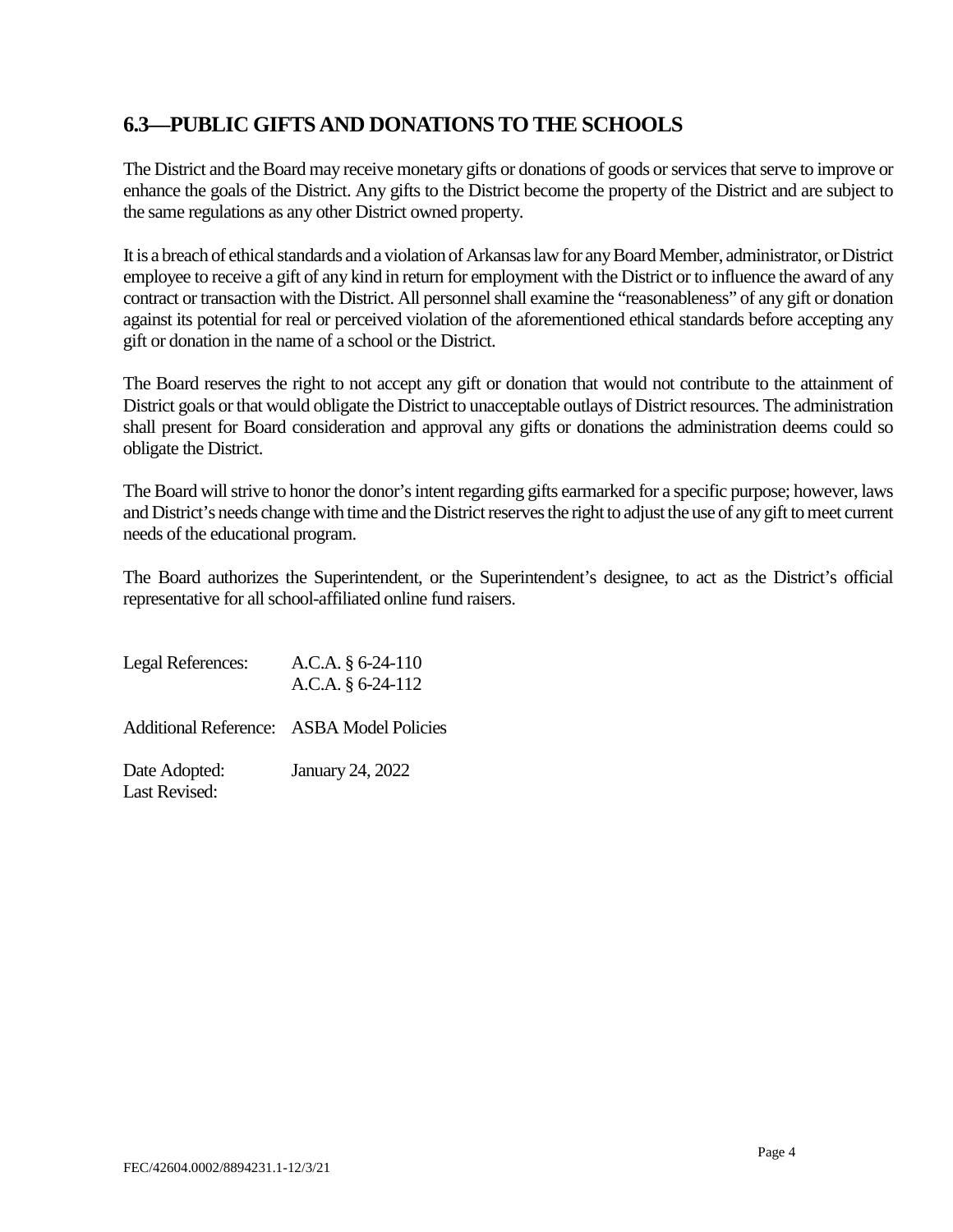### <span id="page-6-0"></span>**6.4—VOLUNTEERS**

 Enlisting the support of volunteers is a way the District can expand the scope of resources and knowledge available to enrich the students' educational experiences, while strengthening the relationship between the school to devote to instruction. and the community. Volunteers can also perform non-instructional tasks that allow licensed personnel more time

 The Superintendent shall be responsible for establishing and maintaining a program to coordinate the services guidelines to ensure volunteers are aware of pertinent District policies and rules. Volunteers who violate school The guidelines should also include provision for evaluation of the volunteer program and a method for soliciting volunteers are willing and able to contribute with the needs of District personnel. The program shall establish policies or rules, or knowingly allow students to violate school rules, may be asked to leave the school campus. suggestions from both the volunteers and staff for its improvement.

All volunteers who intend to act as assistant coaches must:

- 1. Be at least twenty-two (22) years of age; and
- 2. Meet the requirements adopted by the Arkansas Activities Association (AAA) to volunteer for any athletics program for grades seven (7) through twelve (12).

 registered volunteer for the District unless a majority of the disinterested members of the Board approves a approving the Board Member or Board Member's spouse to be a registered volunteer shall be effective for only A Member of the Board of the District or the spouse of a Member of the Board of the District may not be a resolution for the Board Member or Board Member's spouse to be a registered volunteer. The resolution one (1) school year.

#### **Background Checks for Volunteers**

For the purposes of this Policy, "clear background check" means that:

- 1. A background check was performed on the potential school volunteer in accordance with A.C.A. §§ 12- 12-1601 et seq.;
- 2. The potential school volunteer has not committed any of the crimes or offenses contained in A.C.A. §§ 6-17-410, 6-17-411 or 6-17-414 according to both the National and Arkansas background checks;
- 3. The potential school volunteer's name was not found on the Child Abuse Central Registry; and
- 4. The Arkansas Educator Licensure System does not indicate the potential volunteer to:
	- a. Have a currently suspended or revoked educator's license; or
	- b. Be the recipient of a current Level 3 or Level 4 public notification of ethics violation.

 background check is good for five (5) years; a background check renewal must be applied for and a clear background check received prior to the time of renewal or an interruption of permitted volunteer service could occur. A clear background check will be accepted of any individual wishing to volunteer provided it was A person wishing to volunteer in a capacity that requires a background check may not perform volunteer services requiring a background check until a clear background check is received by the District. Once received, a clear conducted within the timeframe provided for in this Policy.

 District will incur the fee charged by the State of Arkansas for performing the initial check and any renewal The Application for an initial background check may be made through the District administrative office. The checks.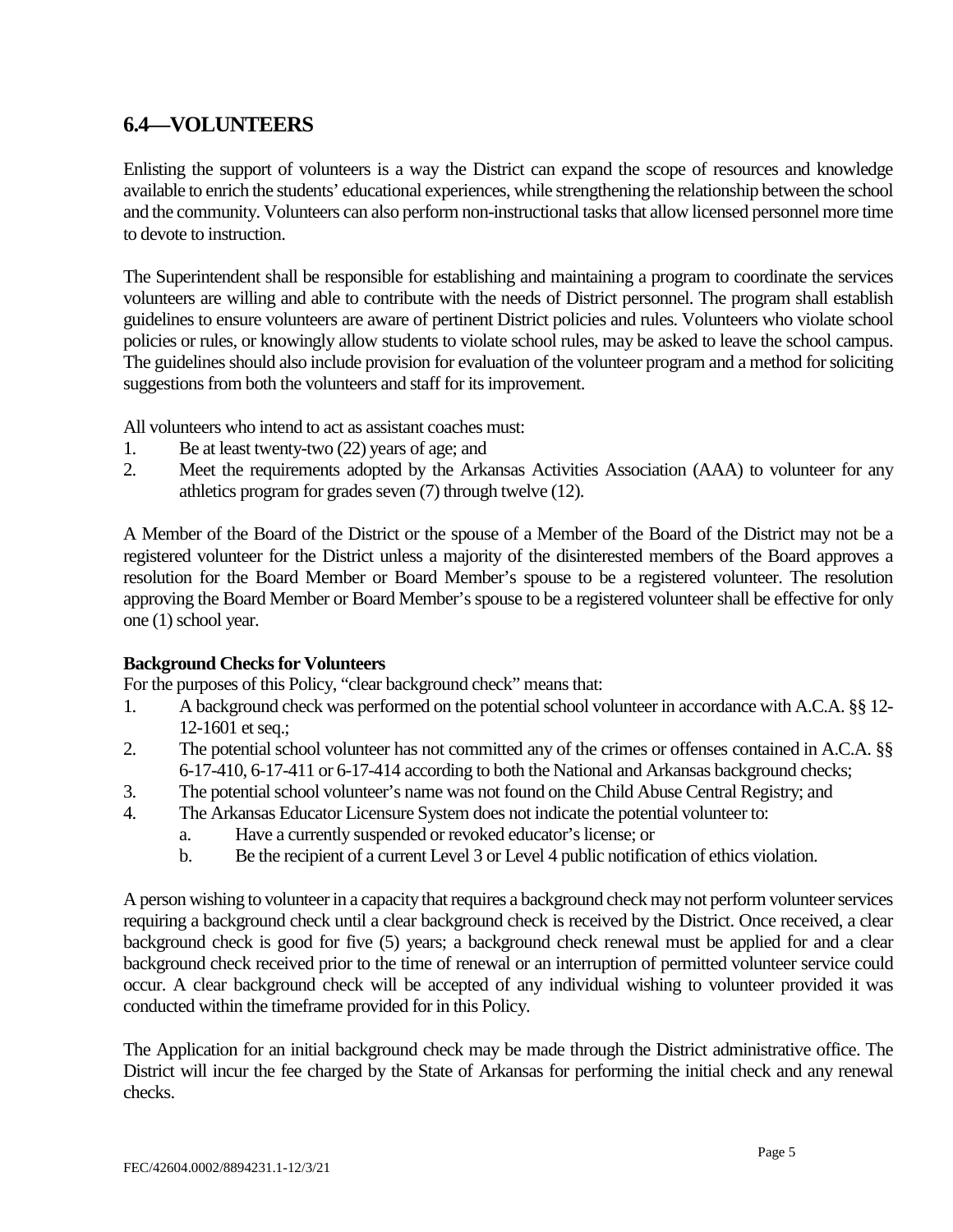A person who failed a previous background check may petition the Board for a waiver from this Policy's Child Abuse Registry true finding, or the receipt of the Level 3 or Level 4 Public Notification of Ethics Violation; and other relevant circumstances. If the Superintendent recommends a waiver be granted, the Board may adopt a resolution by majority vote providing an exception to this Policy's requirement for a time period not to exceed five (5) years. The Board must consider this matter in open session, and may not confer or deliberate in closed or requirement. The petition shall be accompanied by a signed authorization for disclosure of his or her entire criminal and child abuse registry history. In deciding whether to grant a waiver, the Board may take into consideration: the circumstance or circumstances surrounding the act or omission that lead to the conviction, the age of the person at the time of the act or omission; the length of time that has passed without reoffending; executive session.

 The Board shall not have the authority to waive the application of this Policy to any potential volunteer who is a Registered Sex Offender or whose educator license has been revoked or is currently suspended.

 Clear background checks for school volunteers are required for those individuals who are required to be or who to participate in the registered volunteers program, clear background checks are required prior to any other volunteer service to the school District, school, teacher, or classroom, and all clear check volunteers will be issued special volunteer identification to wear prominently when performing their volunteer duties; no person may serve seek to become Registered Volunteers, as defined in A.C.A. § 6-22-102 et seq. In addition to volunteers wishing as a volunteer without wearing the provided identification.

 No information relating to the application for or receipt of a criminal background check, including that a background check has or has not been applied for, shall be subject to disclosure under the Arkansas Freedom of Information Act, as provided by A.C.A. §§ 12-12-1601 et seq. Requests for background checks and reports on background checks obtained under this Policy shall be retained by the District for a minimum of three (3) years.

The District shall maintain the following information on volunteers:

- 1. The total number, location, and duties of all volunteers;
- 2. The total number of annual hours of service provided by volunteers; and
- 3. Any reimbursements made to volunteers for expenses, transportation, or other costs incurred in connection with volunteer services.

Volunteers who are mandated reporters will be made aware of their status as mandated reporters of child maltreatment and will receive training on the responsibilities of a mandated reporter.

| Legal References: | A.C.A. §§ 6-17-301  |
|-------------------|---------------------|
|                   | A.C.A. § 6-17-410   |
|                   | A.C.A. $§ 6-17-411$ |
|                   | A.C.A. 6-17-414     |
|                   | A.C.A. § 6-17-428   |
|                   | A.C.A. § 6-18-110   |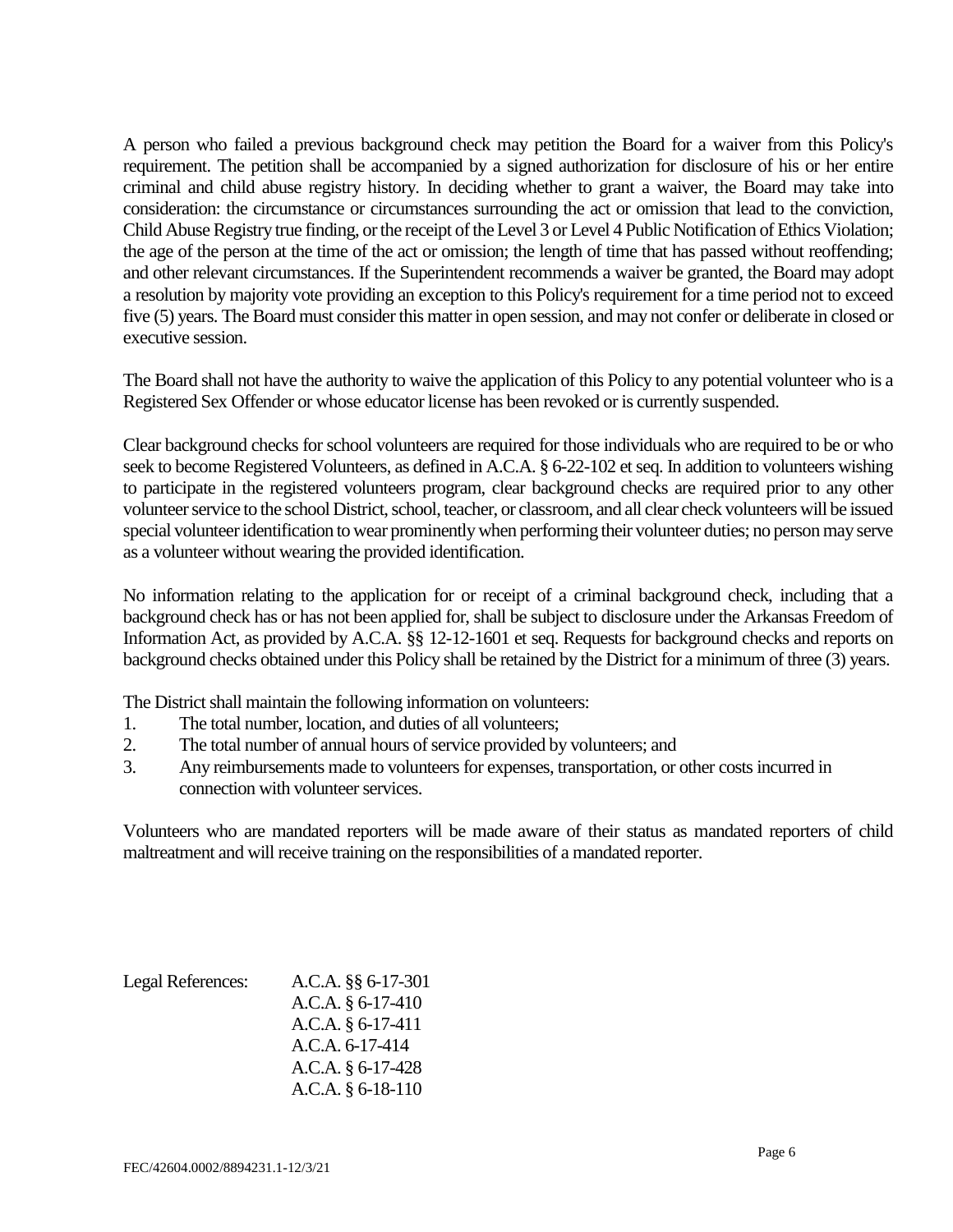| A.C.A. $\S$ 6-22-101 et seq.                                                      |
|-----------------------------------------------------------------------------------|
| A.C.A. §§ 12-12-1601 et seq.                                                      |
| A.C.A. § 12-18-402                                                                |
| A.C.A. § 12-18-909(g)(21)                                                         |
| A.C.A. $\S$ $\S$ 21-13-101 et seq.                                                |
| Division of Elementary and Secondary Education Rules Governing Background         |
| <b>Checks</b>                                                                     |
| Division of Elementary and Secondary Education Rules Governing the Code of Ethics |
| for Arkansas Educators                                                            |
| Additional Reference: ASBA Model Policies                                         |

Date Adopted: Last Revised: January 24, 2022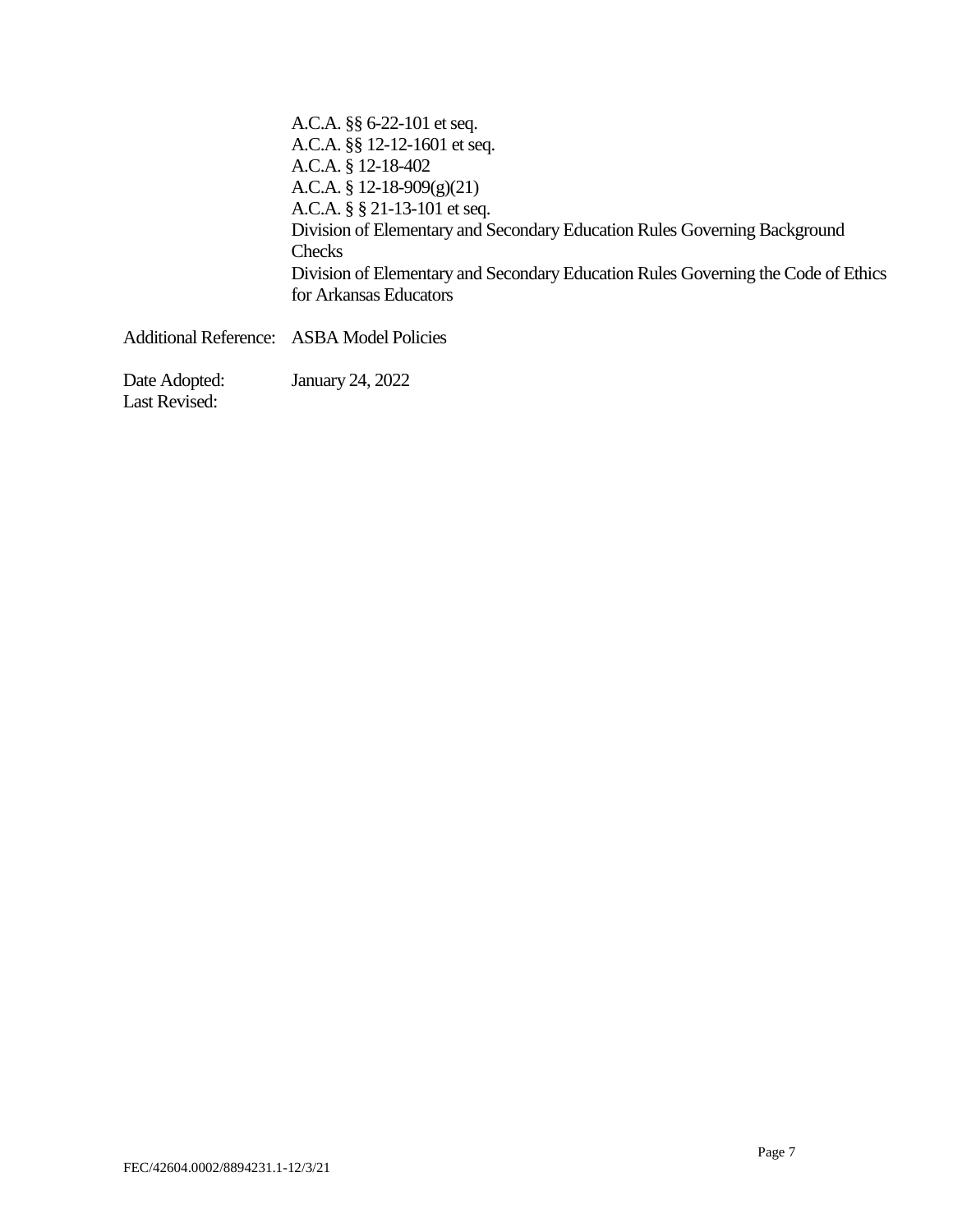### <span id="page-9-0"></span>**6.5—VISITORS TO THE SCHOOLS**

 District schools. To minimize the potential for disruption of the learning environment, visitors, for a purpose other campus under the provisions listed in Policy 6.10. Parents, grandparents, legal guardians, business, and community members are welcome and encouraged to visit than to attend an activity open to the general public, are required to first report to the school's main office. No one shall be exempt from this requirement. Visitors who are Level 3 or Level 4 sex offenders may only enter a school

 Parents and legal guardians are encouraged to participate in regularly scheduled visitation events such as school open houses and parent/teacher conferences. Additional conferences are best when scheduled in advance. Conferences shall be scheduled at a time and place to accommodate those participating in the conference. Visits to individual classrooms during class time are permitted on a limited basis with the principal's prior approval and the teacher's knowledge.

Visitors, including parents, wishing to speak with students during the school day shall register first with the office.

The District has the right to ask disruptive visitors to leave its school campuses. Principals are authorized to seek the assistance of law enforcement officers in removing any disruptive visitors who refuse to leave school property when requested to do so.

| <b>Cross References:</b>              | For non-adult visitors see Policy 4.16—STUDENT VISITORS<br>For Level 3 and Level 4 sex offenders see Policy 6.10—SEX OFFENDERS ON<br>CAMPUS (MEGAN'S LAW) |
|---------------------------------------|-----------------------------------------------------------------------------------------------------------------------------------------------------------|
| Legal References:                     | A.C.A. $§$ 6-21-606<br>A.C.A. $§$ 6-21-607                                                                                                                |
|                                       | <b>Additional Reference:</b> ASBA Model Policies                                                                                                          |
| Date Adopted:<br><b>Last Revised:</b> | January 24, 2022                                                                                                                                          |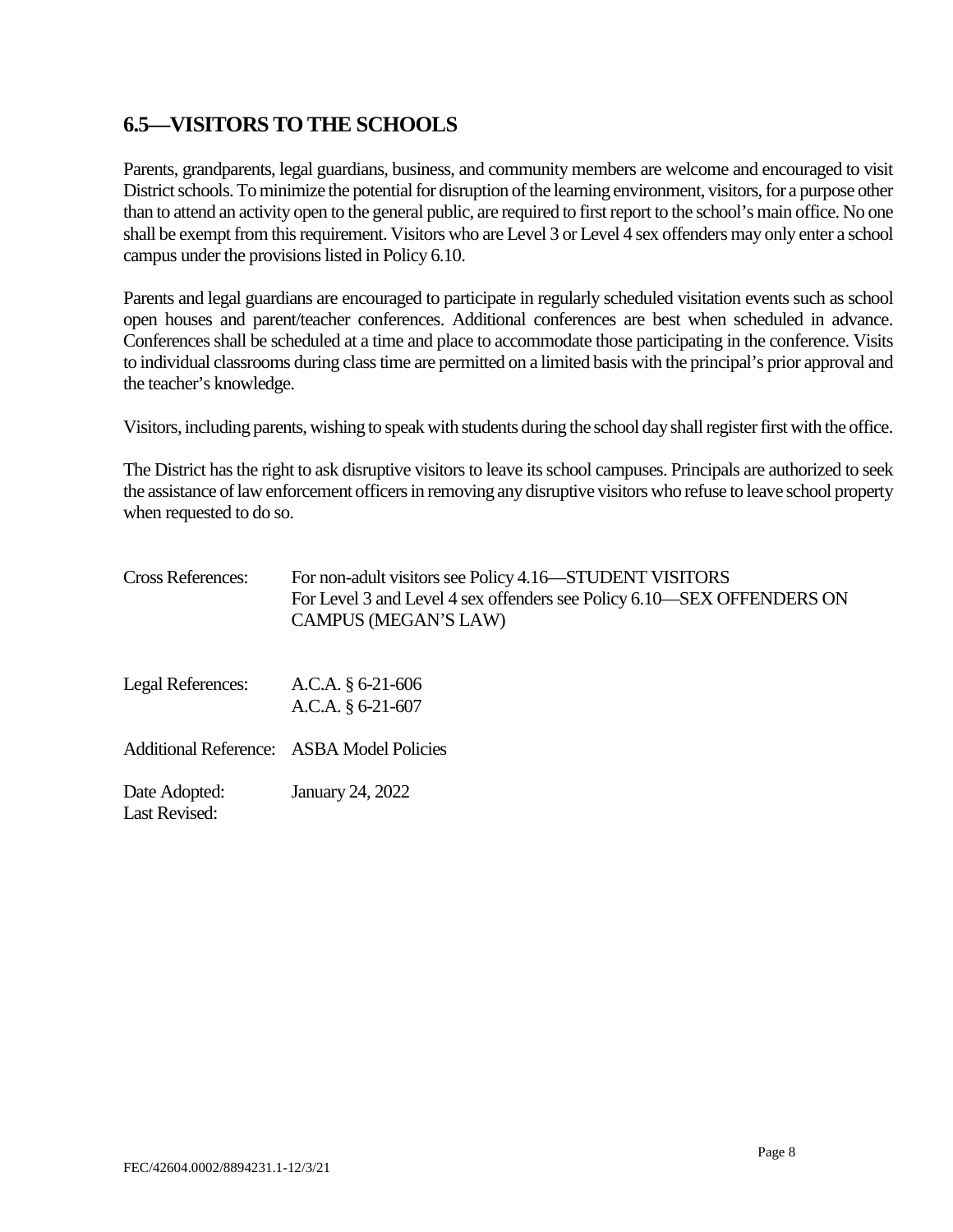### <span id="page-10-0"></span> **6.6—FUND RAISING**

 All fund raising activities held in the District or in the name of the District must be pre-approved in writing by the from student or teacher instructional time in either the planning or the execution of the activity will not be Superintendent and affected school principal. Approval will be predicated on the potential for return relative to the time and energy to be invested in the fund raising. Fund raising that conflicts excessively with and/or detracts approved.

 Neither an individual school nor the District shall be liable for any contract between clubs or organizations and third parties.

Student participation in any fund raising activity shall:

- 1. Be voluntary. Students who choose not to participate shall not forfeit any school privileges. It shall not be considered discriminatory to reward those who participate; and
- 2. Not influence or affect the student's grade.

 Student images, likenesses or names shall not be used in fund raising activities covered by this Policy without a separate, prior written parent authorization.

 For purposes of this Policy, "Door-to-door sales" means the selling of merchandise outside of the child's home and off the school grounds.

#### **Secondary Schools**

 school PTAs, or parent booster clubs. Student clubs and spirit groups must receive written approval from their Fund raising in the secondary schools may only be done by officially sanctioned student clubs, spirit groups, sponsor and the school principal before submitting the fund raising proposal to the Superintendent.

Door to door fundraising activities are generally discouraged. If approved, students wishing to participate who are under the age of eighteen (18) must return to their sponsor a signed parental notification and permission form.

#### **Elementary Schools (K-6)**

 school per school year. Fund raising in the elementary schools may only be done by the school or a school sponsored organization. Door to door fundraising activities are generally discouraged, but there shall be no more than one (1) such activity per

 Schools must provide written notification of the following to parents or legal guardians of elementary students who participate in fund raising programs:

- 1. Student participation in fund raising programs is voluntary;
- Students who do not participate will not forfeit any school privileges;
- 2. Students who do not participate will not forfeit any school privileges;<br>3. Students may not participate in fund raising programs without written parental permission returned to school authorities;
- 4. An elementary student who sells fund raising merchandise door to door must be accompanied by a parent or an adult; and
- 5. Unless the school provides supervision, parents must accept responsibility for appropriate adult supervision.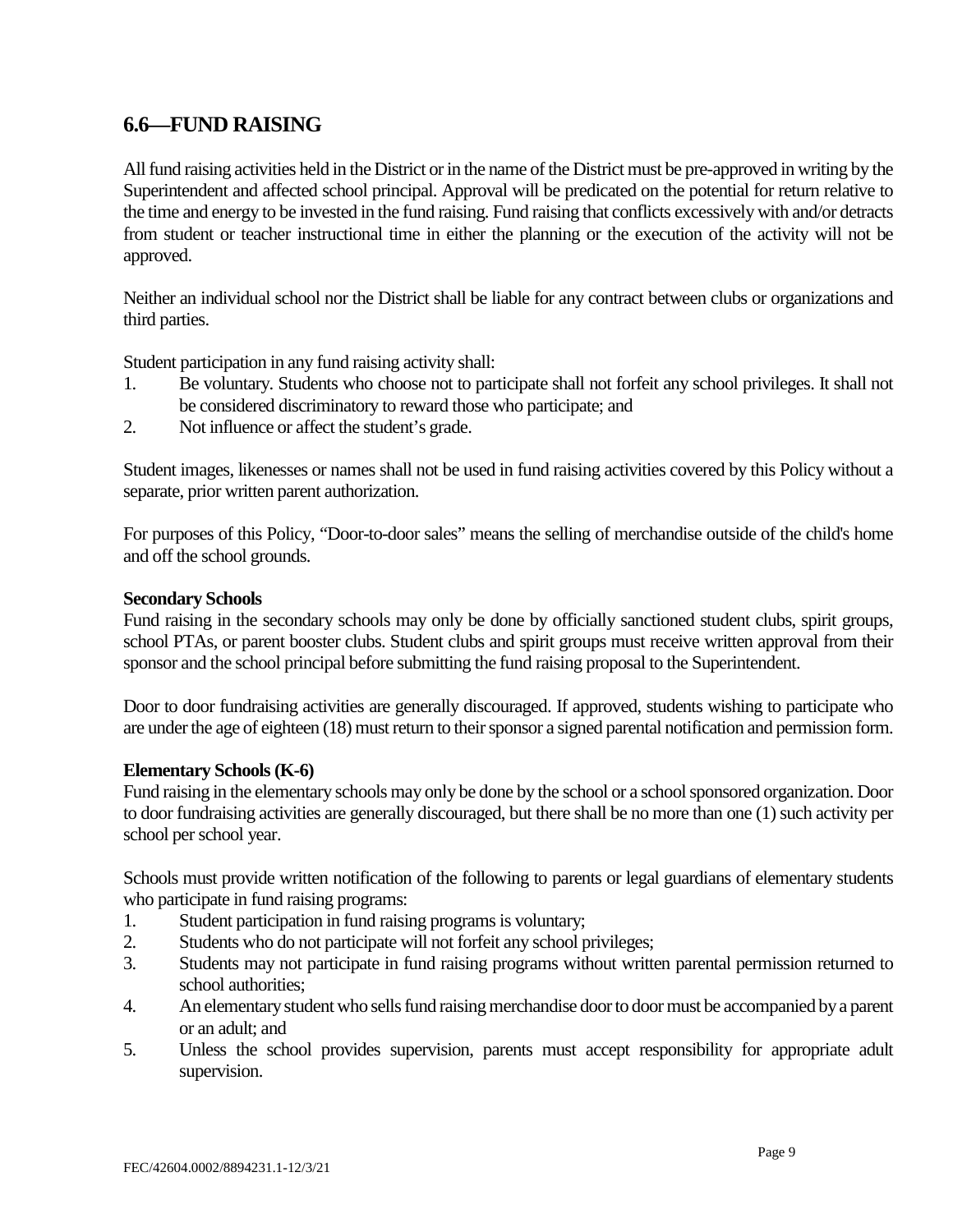#### **Online Fund Raisers**

 Superintendent, or the Superintendent's designee. The Superintendent, or the Superintendent's designee, shall act All school-affiliated online fund raisers, including "crowdfunding" efforts, must be approved by the as the point of contact for all school-affiliated online fund raisers. An employee may be disciplined, up to and including termination, if the employee establishes:

- 1. A school-affiliated online fund raiser without the permission of the Superintendent, or the Superintendent's designee; or
- 2. The employee as the point of contact for a school-affiliated fund raiser instead of the Superintendent, or the Superintendent's designee.

 For purposes of this Policy, a "school-affiliated online fund raiser" includes, but is not limited to, a fund raiser intended to raise funds for a particular teacher's classroom, grade, student club or organization, or athletic team.

| Legal References:                     | A.C.A. $§$ 6-18-1102<br>A.C.A. $§$ 6-18-1104     |
|---------------------------------------|--------------------------------------------------|
|                                       | <b>Additional Reference: ASBA Model Policies</b> |
| Date Adopted:<br><b>Last Revised:</b> | <b>January 24, 2022</b>                          |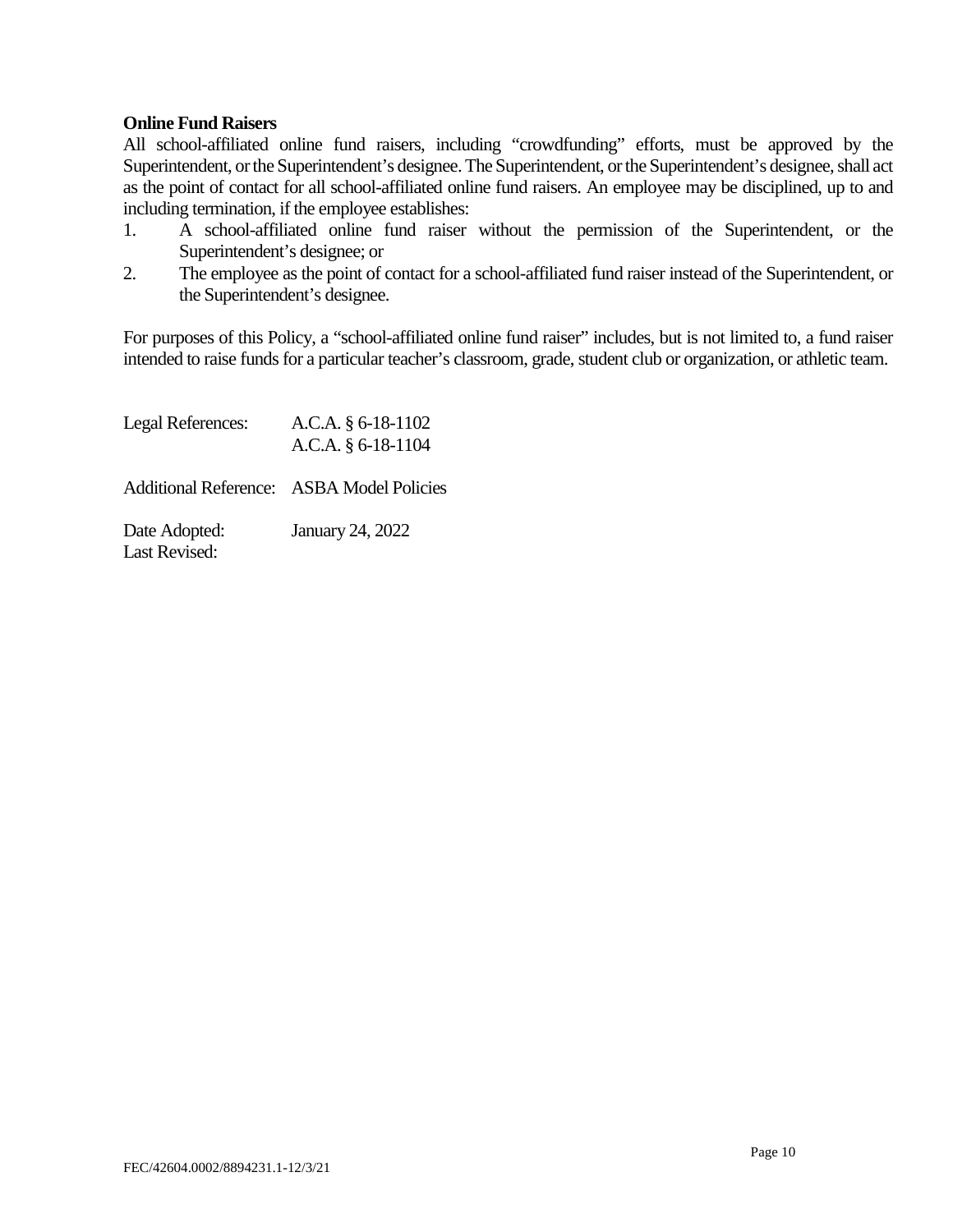### <span id="page-12-0"></span>**6.7—COMPLAINTS**

 the educational program offered in its schools. The Board or the District welcomes constructive criticism when It is a goal of the Board and the District to be responsive to the community it serves and to continuously improve it is offered with the intent of improving the quality of the system's educational program or the delivery of the District's services.

 The Board formulates and adopts policies to achieve the District's vision and elects a Superintendent to responsible for the effective administration and supervision of the District. Individuals with complaints implement its Policies. The administrative functions of the District are delegated to the Superintendent, who is concerning personnel, curriculum, discipline (including specific discipline policies), coaching, or the day to day management of the schools need to address those complaints according to the following sequence:

- 1. Teacher, coach, or other staff member against whom the complaint is directed
- 2. Principal
- 3. Superintendent

Other than in the few instances where statutorily allowed or required, student discipline and personnel matters may not be discussed in Board meetings. Individuals with complaints regarding such matters need to follow the sequence outlined above.

 when acting alone. District constituents are reminded that the Board serves as a finder of fact, not unlike a jury, this reason, the Board may not be involved or informed prior to a Board hearing on particular disciplinary matters. Unless authorized by the Board as a whole for a specific purpose, no individual Board member has any authority in matters such as student suspensions initiated by the Superintendent, expulsions, and personnel discipline. For

 Complaints that are related to District use or administration of federal funds generated through specific programs patron, the complaint may be submitted by either a signed statement or by a certified, recorded deposition or identified by the Division of Elementary and Secondary Education (DESE) and authorized in the Elementary and Secondary Education Act may be taken directly from a patron or by referral from DESE. If taken directly from a statement in which the complainant is identified. The complaints shall be addressed in the following manner:

- 1. The complaint shall be referred to the federal programs director, who shall assemble a team of at least two (2) people to investigate the complaint.
- 2. Throughout the investigation, sufficient notes and records will be taken and maintained to substantiate the position of the findings of the investigation.
- 3. The team will interview the complainant and others as necessary to enable the team to make a or expertise in the matter which is the subject of the complaint, including legal counsel. determination of the validity of the complaint. The team may consult with individuals with knowledge
- of receipt of the complaint, unless a longer time period has been approved by the DESE. 4. The investigation of complaints referred by the DESE shall be completed within thirty (30) calendar days
- 5. The investigation of complaints made directly to the District shall be completed within forty (40) calendar forty (40) calendar days of receipt of the complaint, which shall include an explanation of the unusual circumstances requiring additional time to complete the investigation. days unless there are extenuating circumstances; in such a case, a preliminary report shall be made within
- 6. The report of the conclusions of the investigation shall be given to the complainant. It shall contain:
	- a. A summary of the allegations of the complaint;
	- b. A summary of the investigative actions taken by the team;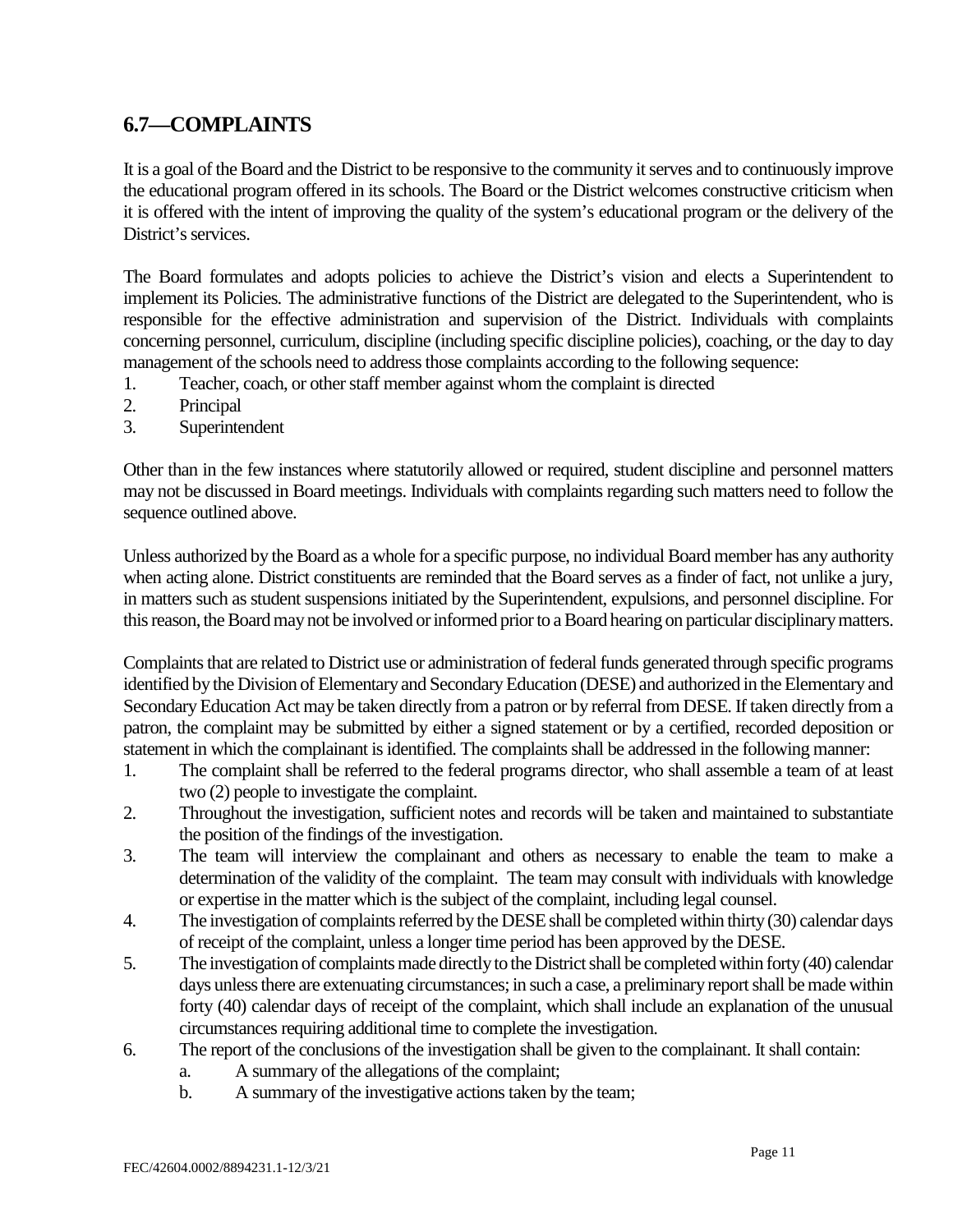- c. A summary of the findings concerning each alleged violation or implied violation; and
- d. A statement of corrective actions needed to resolve the issues involved in each allegation and finding of the complaint.

Legal Reference: DESE Rules Governing Federal Program Complaint Resolution

Additional Reference: ASBA Model Policies

Date Adopted: January 24, 2022 Last Revised: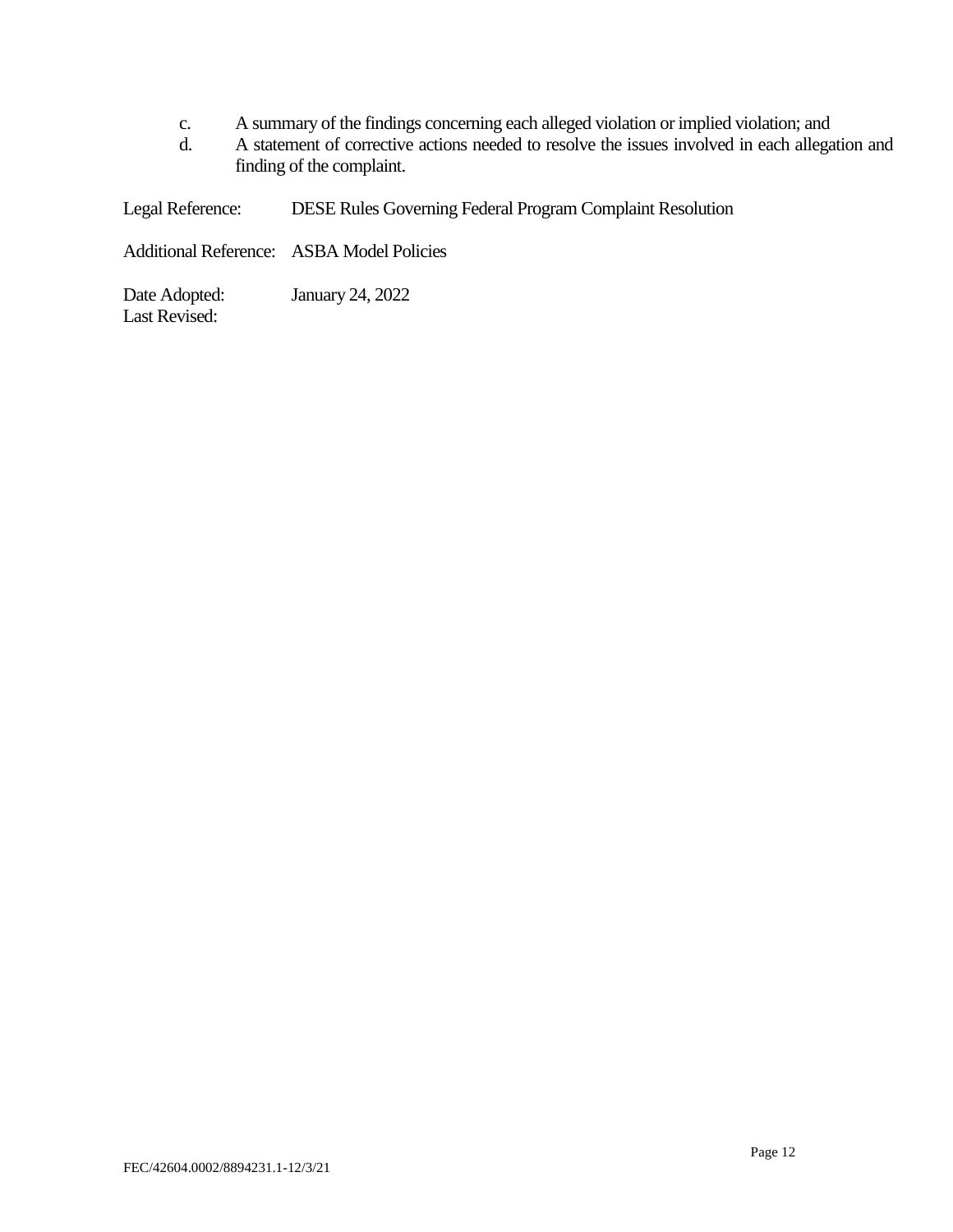### <span id="page-14-0"></span>**6.8—DISTRIBUTION OF PRINTED MATERIALS**

 The District shall devise and maintain a system for distributing District communications and other printed materials between the Administration and the schools. Use of the system by employees or employee organizations shall be with prior approval of the Superintendent or his/her designee.

 District schools to students or staff shall have prior approval of the Superintendent or his/her designee. Distribution of printed materials, flyers, photographs, or other visual or auditory materials not originating within

Reference: ASBA Model Policies

 Date Adopted: January 24, 2022 Last Revised: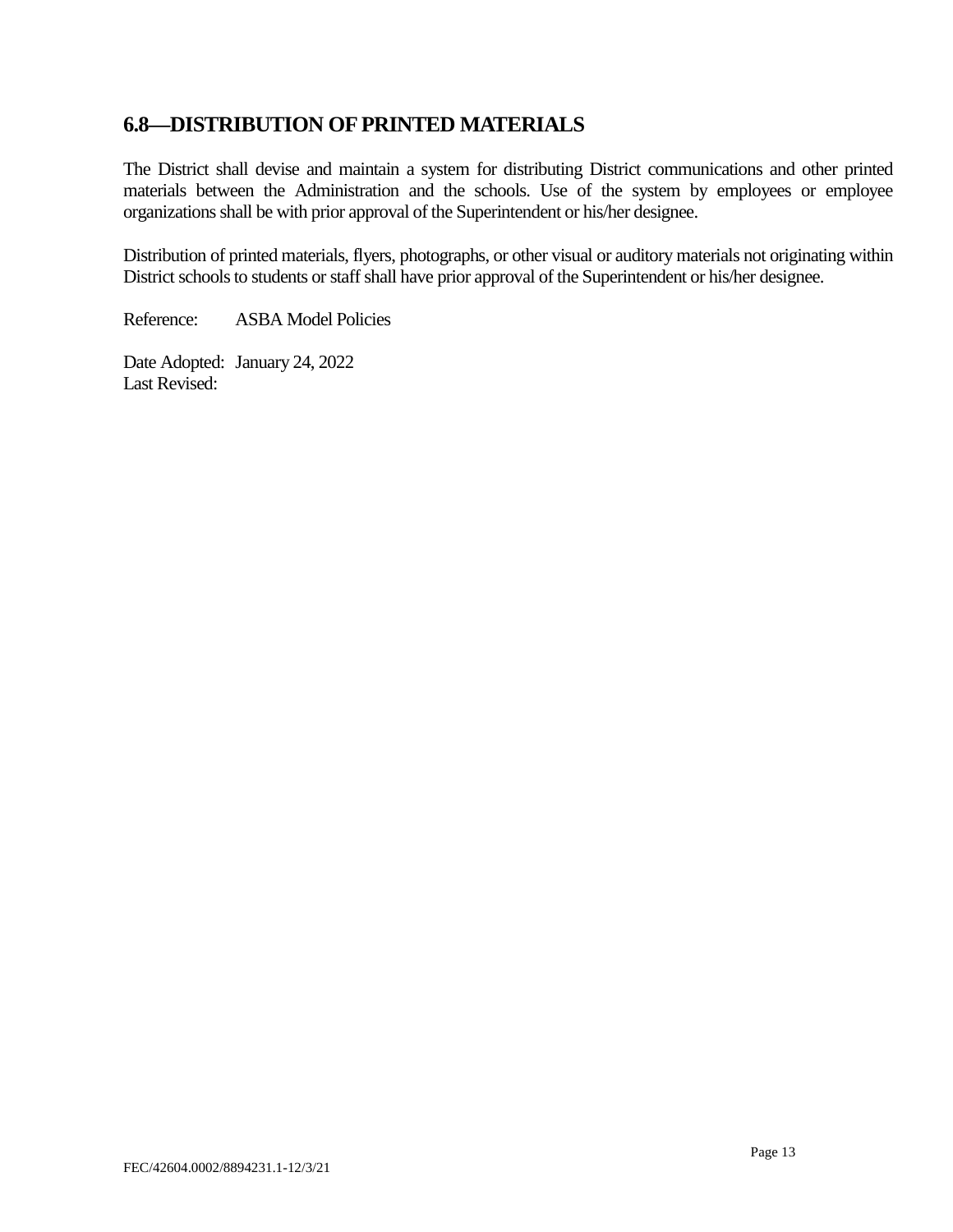### <span id="page-15-0"></span>**6.9—MEDIA RELATIONS AND NEWS RELEASES**

 It is important that the District maintain good relations with the media. The Superintendent or his/her designee shall devise and implement a plan for the release of pertinent information to the media regarding educational programs, awards, or other student and staff achievements, and special events.

Reference: ASBA Model Policies

 Date Adopted: January 24, 2022 Last Revised: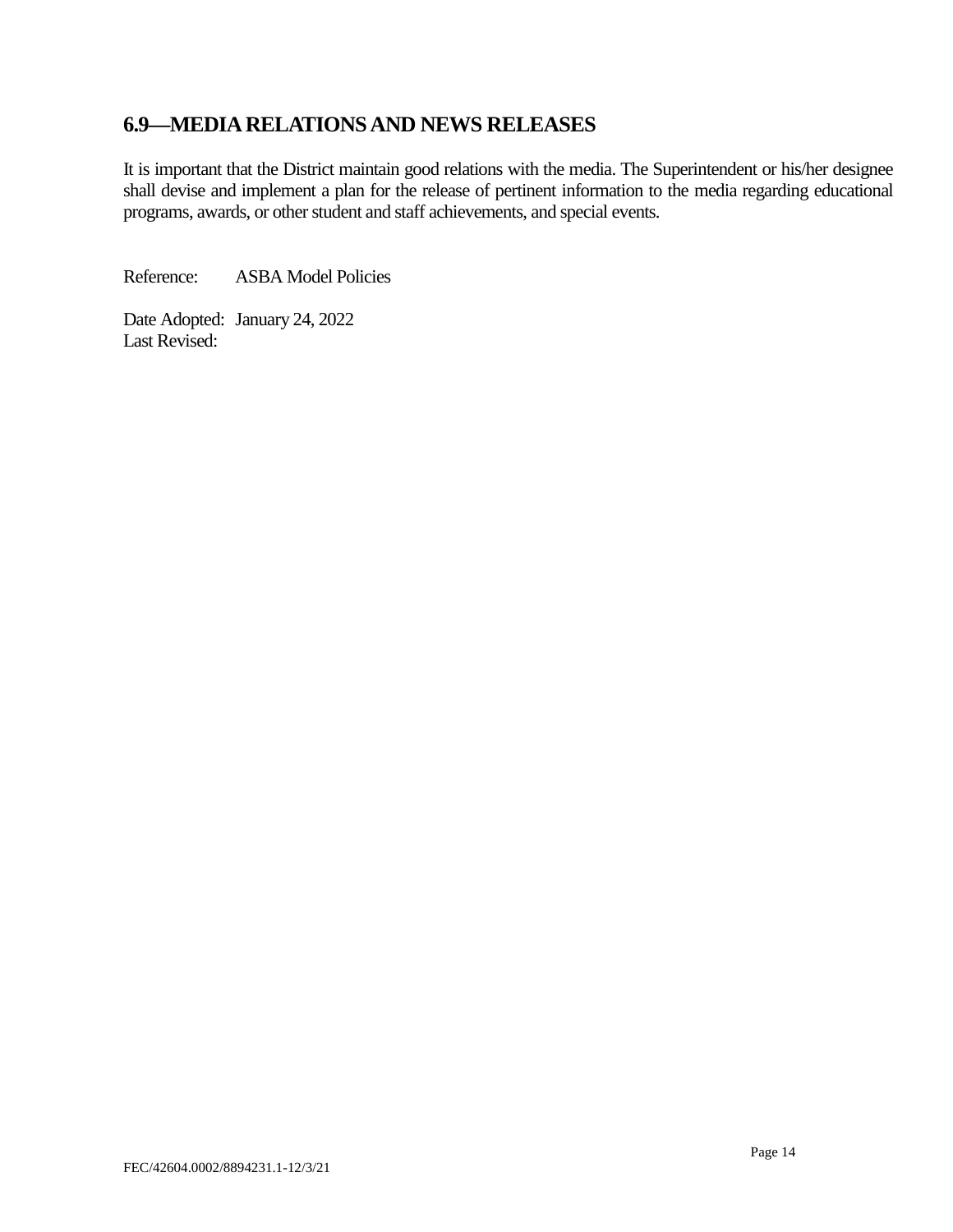### <span id="page-16-0"></span>**6.10—SEX OFFENDERS ON CAMPUS (MEGAN'S LAW)**

 of Elementary and Secondary Education Rules to communicate the presence of a sexual offender. When offenders. The decision regarding the school principals to be notified rests solely with law enforcement officials; sex offender's dangerousness to the community. The District shall work with area law enforcement in a manner consistent with applicable state law and Division necessary, law enforcement may contact building principals to provide information concerning registered sex law enforcement officials use a rating system to determine who needs to be notified, which is according to the

In turn, building principals should notify any employee who is regularly in a position to observe unauthorized persons on or near the school's property in the ordinary course of their employment. Employees notified could include any of the following: aides, bus drivers, coaches, maintenance staff, professional support staff, school level administrative staff, security personnel, teachers' assistants, and teachers.

 It is important that school personnel who receive sex offender notifications understand that they are receiving the sex offender notifications in their official capacity and are **not** to disseminate information about an offender to anyone outside the school. If school personnel are asked about notification information by an organization using school facilities, the organization should be referred to the area law enforcement agency that issued the notice.

 Persons **not** to be notified, except at the specific discretion of area law enforcement officials, include: members of parent-teacher organizations, other schools, organizations using school facilities, students, parents or guardians of students, and the press. District personnel may inform the press about procedures that have been put in place and other general topics, but may not reveal the name or any other specifics regarding an offender.

 attend parent-teacher conferences or any other activity that is appropriate for a parent, guardian, or community A parent or guardian who is a Level 1 or Level 2 sex offender shall be allowed to enter the school campus to member.

Level 3 and Level 4 sex offenders may only enter the school campus in the following instances:

- 1. The offender is a student attending school in the District;
- 2. To attend a graduation or baccalaureate ceremony;
- 3. It is a non-student contact day according to the school calendar or no school-sponsored event is taking place on campus;
- 4. The offender is a parent or guardian of a student enrolled in the District and goes directly to the school office to have school personnel deliver medicine, food, or personal items for the student;
- 5. The offender is a parent or guardian of a student and enters the school campus where the student is enrolled to attend a scheduled parent-teacher conference **and** the offender is escorted to and from the conference by a designated school official or employee.

A Level 3, but not a Level 4, sex offender may attend a school sponsored event for which an admission fee is charged or tickets are sold or distributed if the sex offender:

- 1. Is the parent, guardian, great-grandparent, or is related by blood or marriage within the second (2nd) degree of consanguinity to a student enrolled in the public school; and
- 2. Notifies the administration of the school in writing at least twenty-four (24) hours before the start of the event that he or she will be attending the event.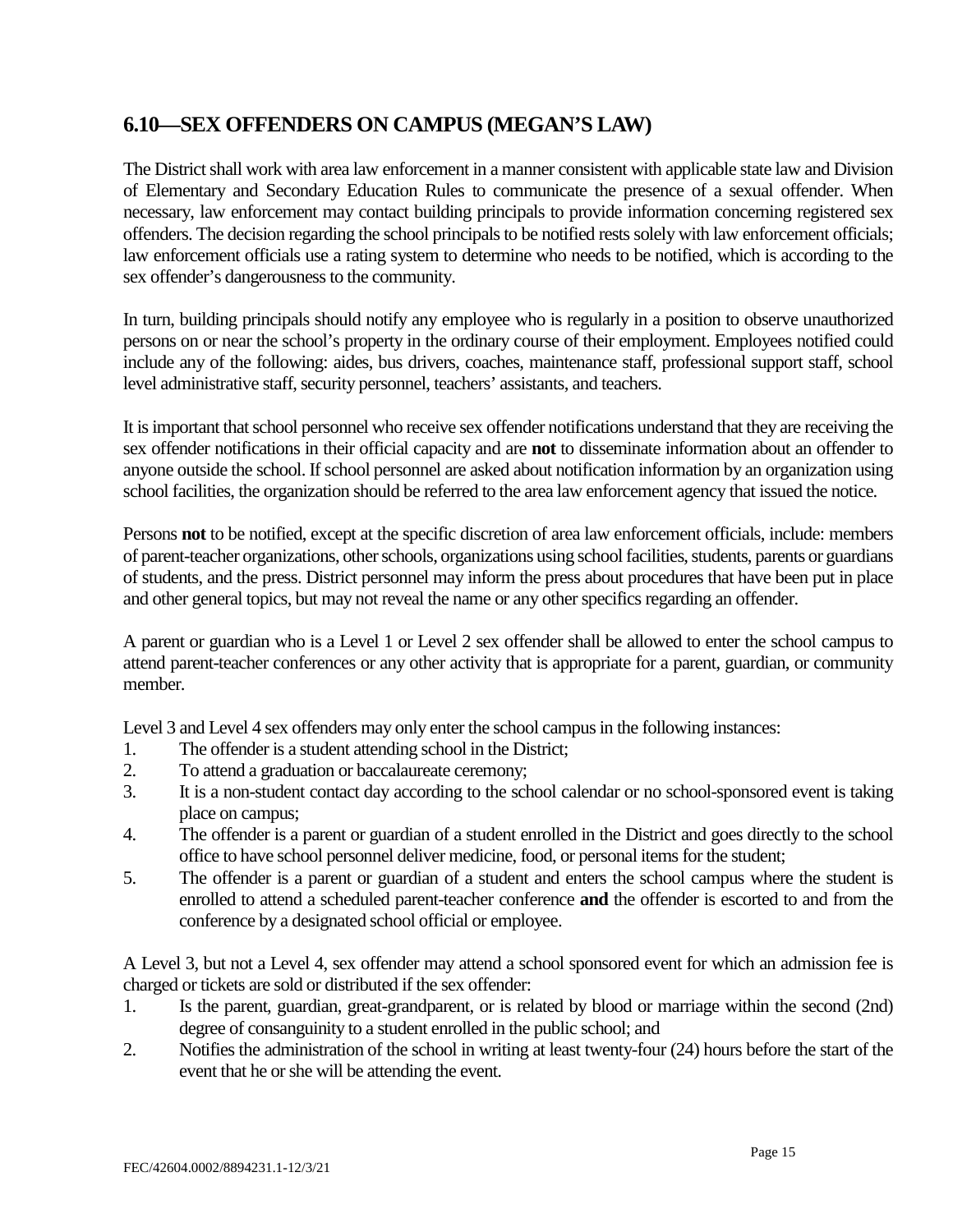wishes to enter the school campus in which the student is enrolled for any other purpose than those listed above, A Level 3 and Level 4 sex offender who is the parent or guardian of a child enrolled in the District and who must give reasonable notice to the school principal or his/her designee. The principal or designee may allow the sex offender to enter upon the campus provided there is a designated school official or employee to escort and supervise the sex offender while they remain on campus. The sex offender shall not enter upon the school campus until such time as a designated school official or employee is available.

 Copies of the notification from law enforcement should be kept in a secure place accessible to teachers and staff, but should not be posted on school bulletin boards or made available to students or members of the community at large.

| Legal References:                     | Division of Elementary and Secondary Education Guidelines for "Megan's Law"<br>A.C.A. $\S$ 5-14-132<br>A.C.A. § 12-12-913 (g)(3)<br>A.C.A. $§$ 28-9-212 |
|---------------------------------------|---------------------------------------------------------------------------------------------------------------------------------------------------------|
|                                       | <b>Additional Reference: ASBA Model Policies</b>                                                                                                        |
| Date Adopted:<br><b>Last Revised:</b> | January 24, 2022                                                                                                                                        |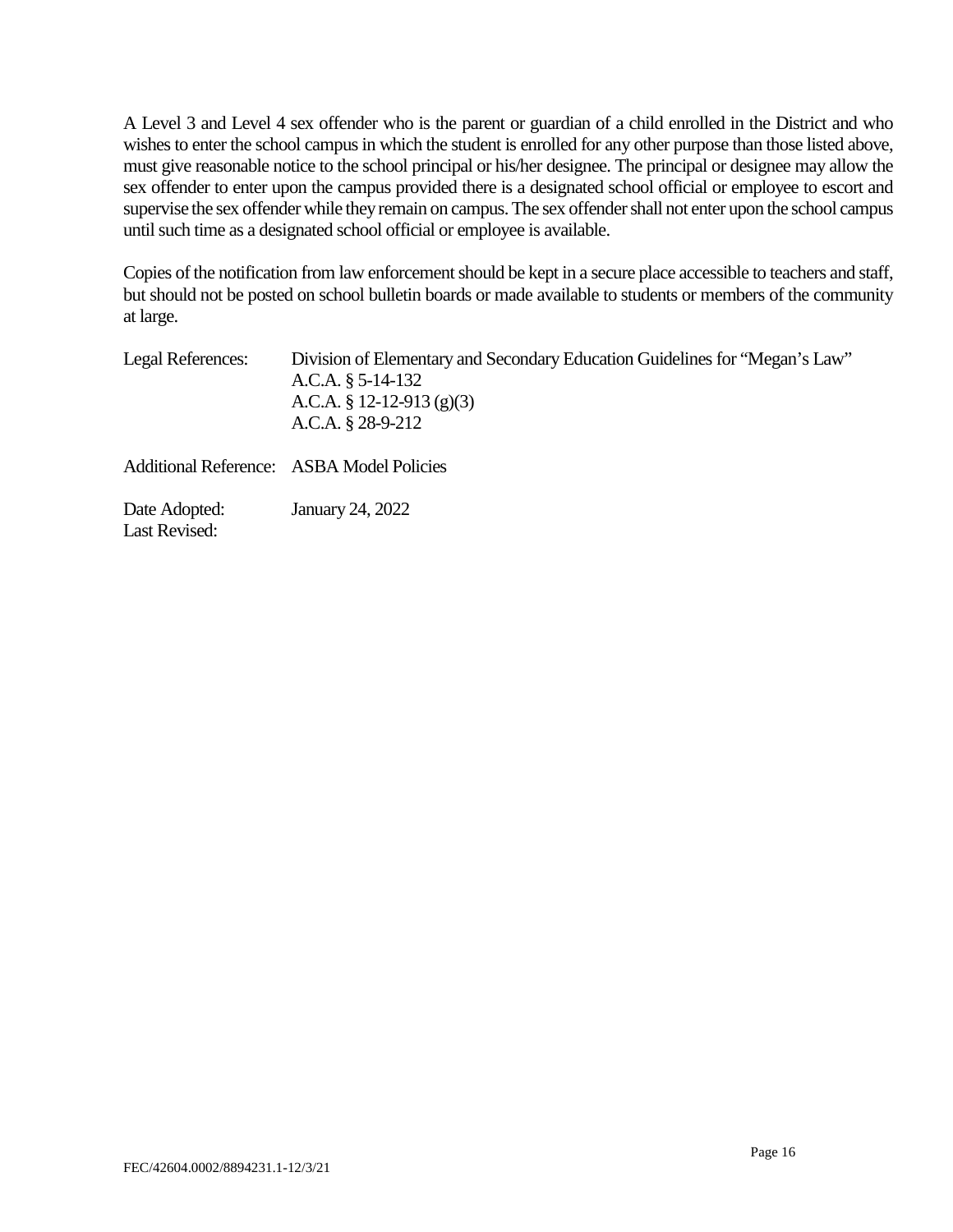### <span id="page-18-0"></span>**6.11—PARENT, FAMILY, AND COMMUNITY ENGAGEMENT**

 The District and its schools understand the importance of involving parents, families, and the community as a whole in promoting higher student achievement and general good will between the District and those it serves. Therefore, all shall strive to develop and maintain the capacity for meaningful and productive parent, family, and community engagement that will result in partnerships that are mutually beneficial to the school, students, parents, families, and the community. To achieve such ends, the District and its schools shall work to:

- 1. Involve parents, families, and the community in the development of the long range planning and in the development and improvement of Title I programs for the District and schools;
- 2. Provide support necessary to ensure effective parent, family, and community engagement activities;
- 3. Have a coordinated engagement program where the engagement activities of the District and schools enhance the involvement strategies of other complimentary community programs;
- local student assessments; how the District's curriculum is aligned with the state's academic standards and assessments; and how parents, families, and the community can work with the District and its schools to 4. Explain to parents, families, and the community the State's academic and achievement standards; State and improve students' academic achievement;
- achieve. The District/schools may use parent resource centers or other community based organizations to foster parent and family engagement and provide literacy and technology training to parents. 5. Provide parents and families with the materials and training they need to be better able to help their child
- 6. Educate District employees, with the assistance of parents, in ways to work and communicate with parents and to know how to implement parent, family, and community engagement programs that will promote positive partnerships between the school and parents, families, and the community;
- 7. Keep parents, families, and the community informed about parent, family, and community engagement programs, meetings, and other activities they could be involved in. Such communication shall be, to the extent practicable, in a language the parents and families can understand;
- 8. Find ways to eliminate barriers that work to keep parents and families from being involved in their child's education. This may include providing transportation and child care to enable parents to participate, arranging meetings at a variety of times, and being creative with parent/teacher conferences;
- 9. Find and modify other successful parent, family, and community engagement programs to suit the needs of our schools and the District;
- 10. Train parents, families, and the community to enhance and promote the involvement of other parents, families, and members of the community;
- 11. Provide reasonable support for other parent, family, and community engagement activities as parents, families, and the community may reasonably request.

 To help promote an understanding of each party's role in improving student learning, each school shall develop a compact that outlines the responsibilities of parents, students, and the school staff in raising student academic achievement and in building the partnerships that will enable students to meet the State's academic standards.

 Each school shall convene an annual meeting, or several meetings at varying times if necessary to adequately reach parents and families of participating students, to inform parents and families of the school's participation in Title I, its requirements regarding parent, family, and community engagement, and the parent's right to be involved in the education of their child.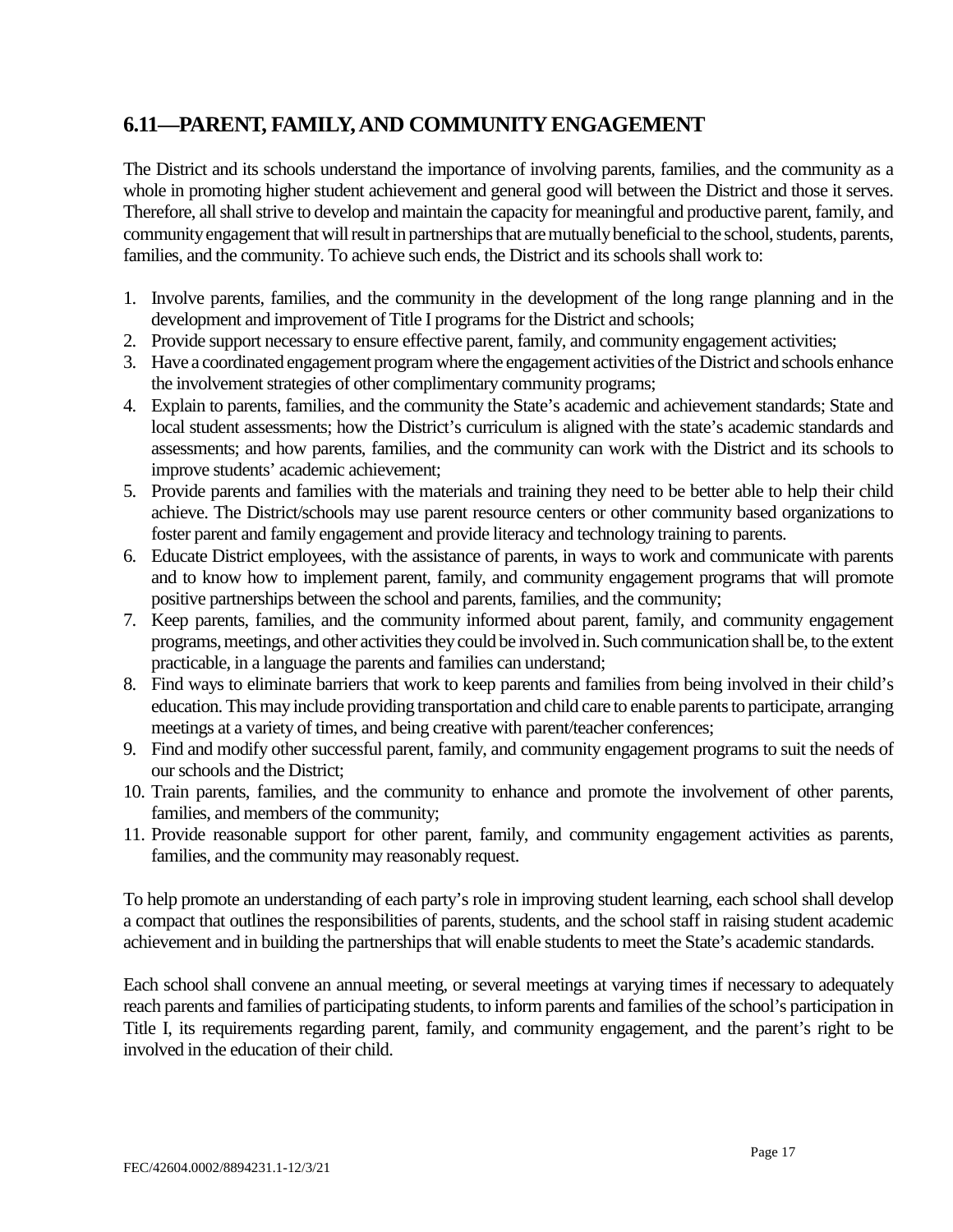Each school shall, at least annually, involve parents, families, and the community in reviewing the school's Title I program and parent, family, and community engagement policy in order to help ensure their continued improvement.

 To ensure the continued improvement of the District's parent, family, and community engagement program, the District will conduct an annual review of its parent, family, and community engagement policies to examine their effect on promoting higher student achievement. The review shall be done by a committee consisting of parents and other community members, certified and classified staff, and member(s) of the administration.

 This Policy shall be part of the school's Title I plan and shall be distributed to parents of the District's students  and provided, to the extent practicable, in a language the parents can understand.

| Legal References:             | 20 U.S.C. § 6318                                                        |
|-------------------------------|-------------------------------------------------------------------------|
|                               | A.C.A. $§$ 6-15-1702                                                    |
|                               | A.C.A. § 6-15-1703                                                      |
|                               | A.C.A. § 6-15-1704                                                      |
|                               | Division of Elementary and Secondary Education Rules Governing Parental |
|                               | <b>Involvement Plans and Family and Community Engagement</b>            |
|                               | Commissioner's Memo COM-20-021                                          |
|                               | <b>Additional Reference: ASBA Model Policies</b>                        |
| Date Adopted:<br>Last Revise: | January 24, 2022                                                        |